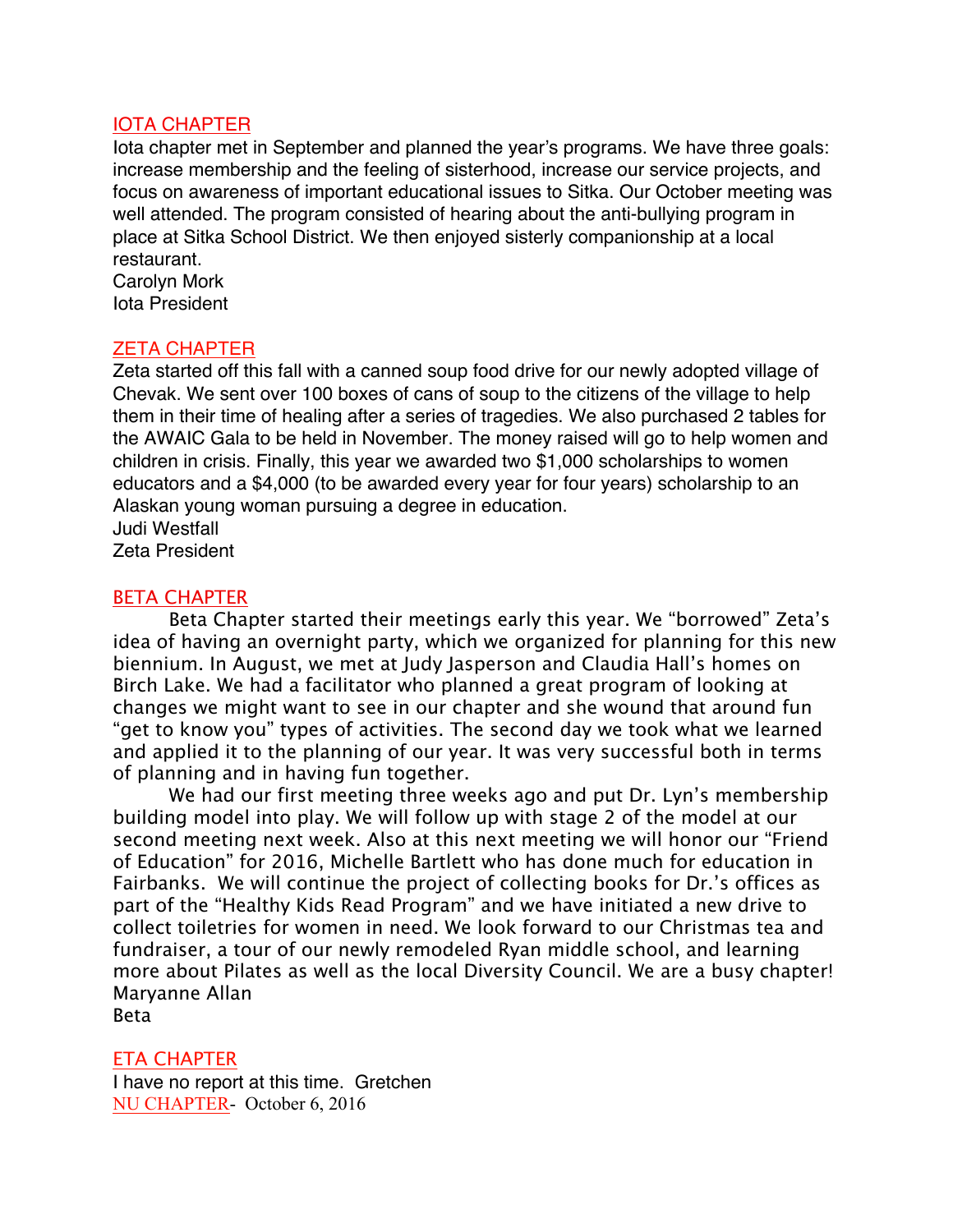The theme for our term is TEACH

T: Team Approach, Togetherness

E: Educate: Literacy Focus

A: Appreciate: Celebrating accomplishments of our members- Spotlight on member each meeting

C: Connect- Goals to add 5 new members this year- teacher outside of typical classroom, teacher new to the profession. Reaching out to fellow teachers in our local schools through mailbox treats.

H: Help- Reaching out into the Eagle River/Chugiak community, possibly partnering with projects through LOVE, Inc.

Before our first meeting, our chapter participated in the Eagle River Backpack Giveaway sponsored by LOVE Inc. Our chapter gave away books for all ages, from preschool to teenage. We signed 14 families up for the Imagination Library. This program provides one free book a month to children from grades birth to 5.

Our Welcome Back meeting, September 10 was well attended and productive with the approval of our program and 3 potential new members in attendance. Our chapter created "Welcome Back to School" treats and placed them in the mailboxes of two elementary schools and one middle school in the Eagle River area. We plan to continue this outreach to other schools in the Eagle River/Chugiak area.

Our service projects include:

Walk and fundraise for ALS

Thanksgiving Blessing- Working with LOVE, Inc to distribute food and items during this holiday.

Literacy Boxes- We will create boxes and fill them with free books for all ages.

Distribution of books with possible partnerships with Alaska Airlines and Best Beginnings Donations to Child in Transition- ASD project

We look forward to initiation in October with 2 new members and 2 reinstatements. In January we plan a member retreat to Birchwood Camp for fun, fellowship, yoga, line dancing and team building.

Respectfully submitted,

Jane Lister and Colleen Brown, co-presidents of NU Chapter

### THETA CHAPTER

Our first meeting was held at the Morris Thompson Center with a tour and introduction by the director of the center. It was a community builder allowing members to see parts that only are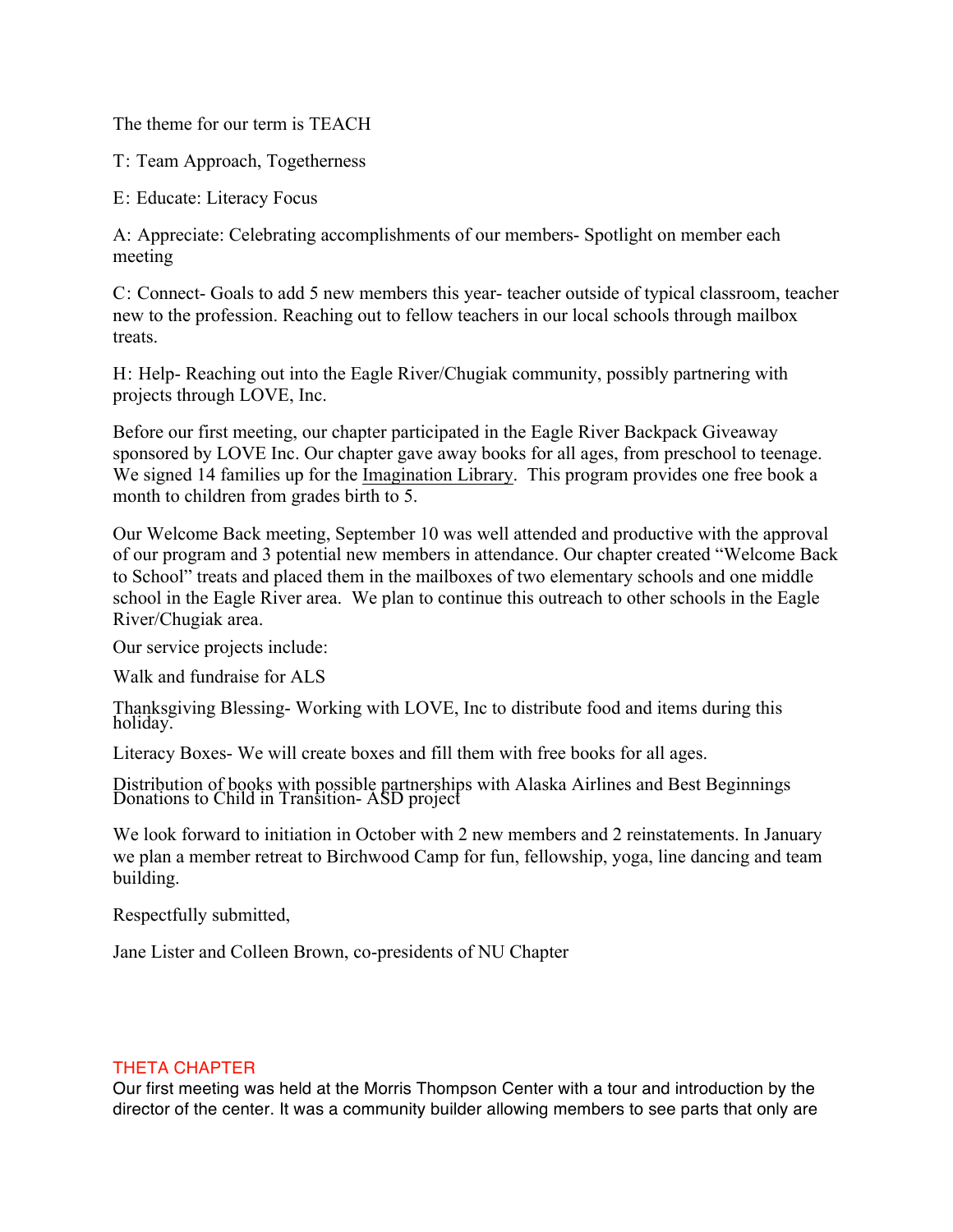available a couple of times a year. We then held our first meeting at the center with focus on initiating a new member and starting our campaign of building up membership in DKG.

A second goal our chapter is attempting is more visibility in our community. At our November meeting we have invited several non-profits to present issues they need help with. We are proposing making and serving at least one dinner a month for the "Door", our safehouse for kids 12-18 who are homeless.

We continue helping our teachers and any person involved with students by offering a number of \$500.00 grants for worthwhile projects and materials.One needs to submit a one-sided application that includes needs and costs. Often we have been able to fund, to some extent ,most of the applicants. We also made all the school bus signs for the new year and are continuing giving out gifts of books for the newborns and Moms at Fairbanks Memorial Hospital. This is my first month as President and I share the job with Pam Lambert and hope to welcome new members and new ideas.

Thank you, Tanya O'Brien

### Webmaster

Password for entry to the members area- BGAlaska1

Currently I am working to update the membership area of the site. This area was originally done in the program Pages which I found difficult to make additions and subtractions to so I am switching to Excel which is less complicated as well as how some of your updates have been sent to me. So Chapter Presidents, continue to send your chapter updates to me as you have them. Thank you

If you think of ways the website can be more useful to you or if there is something you can't find there, let me know.

Maryanne Allan

### STATE HISTORIAN REPORT

October 6, 2016

Arrangements are being made for a small number of folders to be deposited in the Archives at the University of Alaska Fairbanks to become part of the Beta Gamma State collection. Three of the folders contain information from Rho Chapter. The other is a file of Necrology Reports from the State President's box.

Biennial Summaries are being compiled and updated and will be ready for deposit in the Spring of 2017.